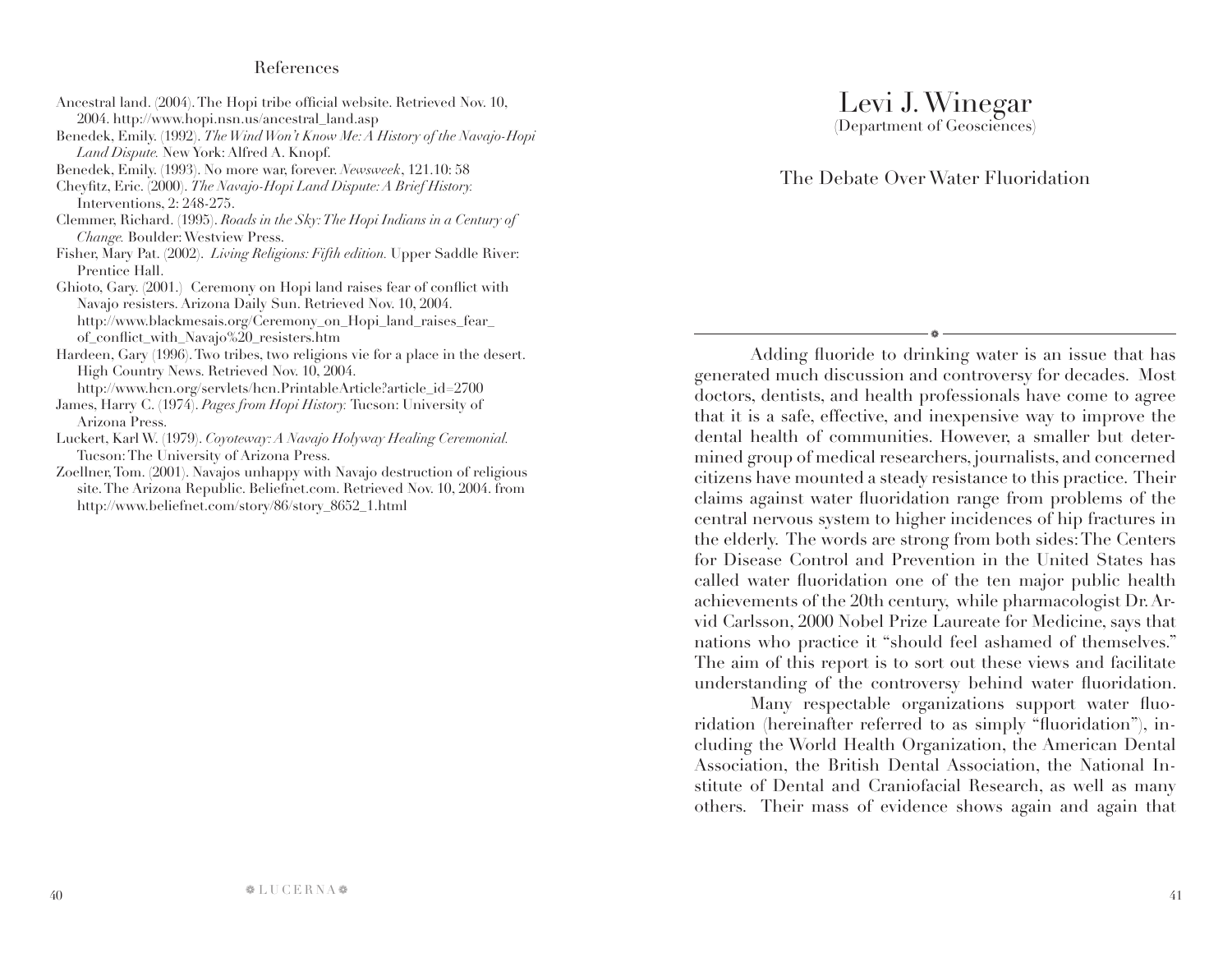people in fluoridated communities have lower levels of dental caries (tooth decay). The small amounts of fluoride put in water wash over teeth and strengthen the protective enamel, as well as destroy the enzymes of cavity-producing bacteria.

In July 2004, United States Surgeon General Richard H. Carmona cited an economic analysis that estimates that for every \$1 spent on fluoridation, an average \$38 or more is saved in treatment costs. Another benefit is that fluoridation breaks through social and economic barriers; almost no one is left out because almost everyone consumes tap water in some capacity. That the poor and the rich benefit equally is not something easily said about most medical advances. And the support is not limited to giant Western medical associations. A study of 13,480 Brazilian schoolchildren by the State University of Campinas in Piracicaba, Brazil showed that children in non-fluoridated areas had higher percentages of dental caries.

Despite this, fluoridation has had opponents from the start. Even as far back as 1937 a Danish scientist named Kaj Eli Roholm published "Fluorine Intoxication", which detailed fluoride poisoning and argued against giving fluoride to children. Many proponents of fluoridation give the impression that the debate is over, and that the issue was resolved years ago. However, a cursory glance through the opposition literature shows that this is far from the truth. The battle is on at all levels—scientific, academic, political, and cultural.

Opponents start with the basic findings of lower rates of dental caries in fluoridated communities. In October, 2005 Time magazine reported that 17 out of 21 Western European countries refuse to fluoridate their water, and that their recent decline in dental caries is "as sharp as that in the U.S." The magazine also mentioned a 2001 Centers for Disease Control and Prevention study that "found that by the time they were 12, kids in fluoridated communities averaged only 1.4 fewer cavities than those in non-fluoridated areas." The British government in 2000 reported that fluoridated water might result in a 15% reduction in cavities. (Early advocates promised a roughly 65% reduction.) Opponents say that improved nutrition, better dental

hygiene, and the use of antibiotics are doing most of the work.

The primary source of conflict, however, comes from studies considering the role of fluoridation in bone cancer, behavioral problems, Down Syndrome, and more, some of which have either shown positive associations or have been inconclusive—either way, not something to be taken lightly. Whether these findings are true demands further investigation, but proponents continue to say that the issue has already been settled.

Possible conflicts of interest, suppression of scientific findings, and political maneuverings are also in the mix. When digging deeper into the history of fluoridation, one finds a wealth of shady figures and alliances that prompt further questioning. As a scientist for the US Army's Manhattan Project, Harold Carpenter Hodge supervised experiments in which hospital patients were unknowingly injected with uranium and plutonium. Hodge became the leading scientific promoter of fluoridation during the Cold War. Edward L. Bernays, famous for his campaign on behalf of tobacco companies to persuade women to smoke, was an early promoter of fluoridation and a consultant for the National Institute of Dental Research. Robert A. Kehoe was the leading defender of the safety of adding lead to gasoline (now banned); he later defended fluoride in lawsuits brought against industries and corporations including U.S. Steel. On the other side of the fence, William J. Marcus, a senior toxicologist in the EPA's Office of Drinking Water, was fired in the early nineties after protesting that the results of studies involving cancer and fluoride were systematically downgraded. He was later reinstated by a federal judge, who ruled that he had been fired because of his scientific opinions on fluoride.

There is also something inherently suspect about the fact that much of the fluoride added to water is bought from the pollution scrubbers of the phosphate fertilizer industry in Florida. It's an industrial waste product, and it is cheaper for industry to dispose of it by selling it to municipalities than to abide by the usual industrial waste disposal methods. But the fertilizer industry isn't the only industry in the game, for the Aluminum Company of America, DuPont,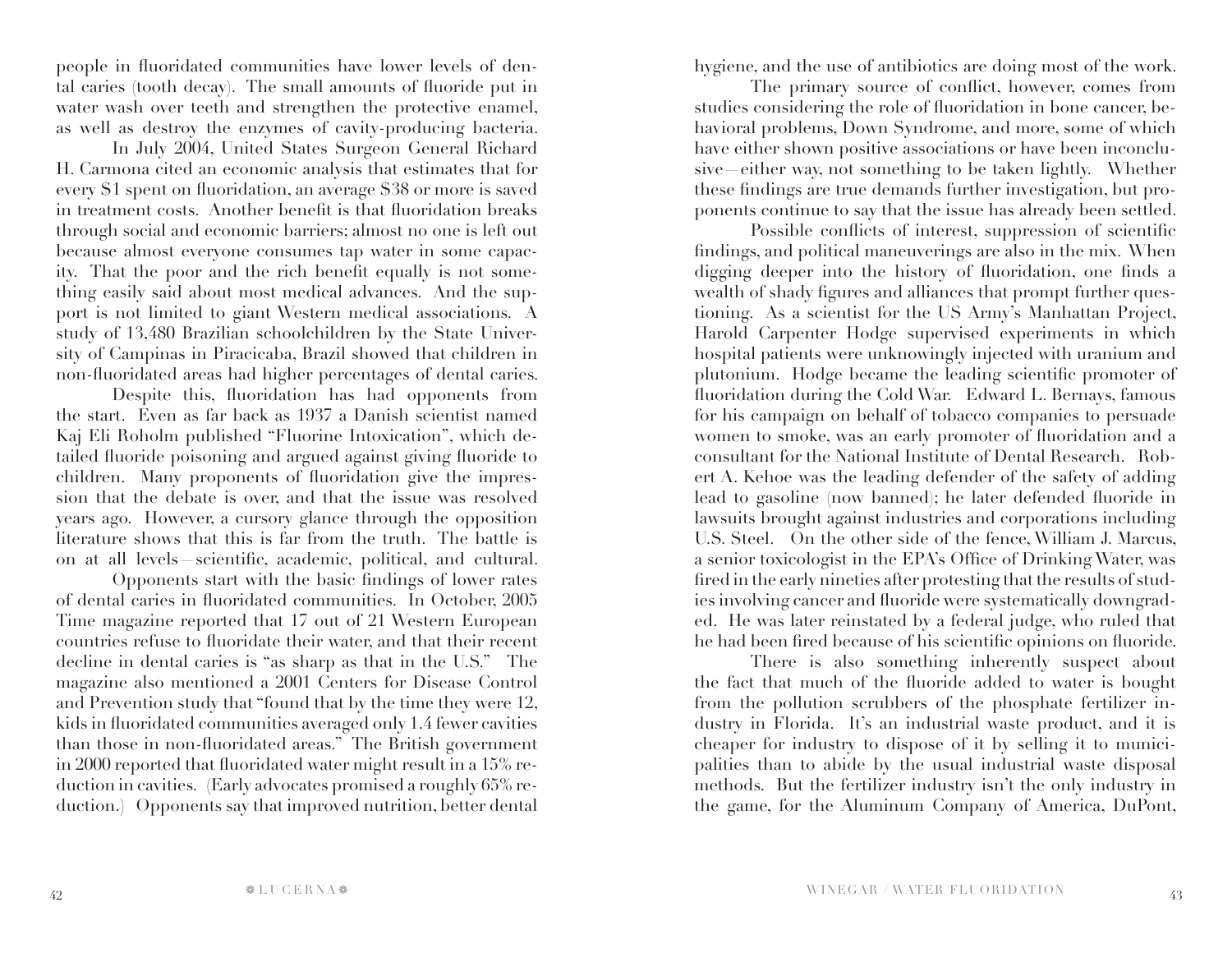and other corporations have grappled with lawsuits relating to fluoride pollution. The Federal Security Administrator of the Truman administration, Oscar R. Ewing, endorsed water fluoridation for the United States. He was also a lawyer for the Aluminum Company of America. What's going on?

 Less entangling and more basic issues of morality are also at stake. Not surprisingly, the range of statements on morality is wide. Proponents argue that our oral health is essential to our overall health, and if we have the power to reduce dental caries on a grand scale, we would be remiss not to do so. Pro-fluoridation senator Hubert H. Humphrey said in 1962, "The moral test of government and all of society is how we treat those who are at the dawn of life, the children...". Opponents give those words a new meaning when citing the fact that the Environmental Protection Agency allows 4 parts per million of fluoride in drinking water, while the National Academy of Sciences' Food and Nutrition Board states that the safe level for infants under six months of age is 0.7 parts per million.

Philosopher Dr. Howard Cohen and professor of dentistry Dr. David Locker, both from the University of Toronto, frame it in a slightly different way. They argue that because the science behind fluoridation is debated, and since it is virtually impossible for individuals to opt out of consuming fluoridated community water, fluoridation is a morally questionable act. Many parts of Europe are thinking along similar lines:

Luxembourg: "Fluoride has never been added to the public water supplies in Luxembourg. In our views, the drinking water isn't the suitable way for medicinal treatment and that people needing an addition of fluoride can decide by their own to use the most appropriate way, like the intake of fluoride tablets, to cover their [daily] needs." - Jean-Marie RIES, Head, Water Department, Administration de l'Environnement, May 3, 2000

France: "Fluoride chemicals are not included in the list [of 'chemicals for drinking water treatment']. This is due to ethical as well as medical considerations." - Louis Sanchez, Directeur de la Protection de l'Environnement, August 25, 2000

Belgium: "This water treatment has never been of use in Belgium and will never be (we hope so) in the future. The main reason for that is the fundamental position of the drinking water sector that it is not its task to deliver medicinal treatment to people. This is the sole responsibility of health services." - Chr. Legros, Directeur, Belgaqua, Brussels, Belgium, February 28, 2000

Finland: "We do not favor or recommend fluoridation of drinking water. There are better ways of providing the fluoride our teeth need." - Paavo Poteri, Acting Managing Director, Helsinki Water, Finland, February 7, 2000

Those more certain of fluoridation's allegedly harmful effects put it in stronger terms: "How many cavities would have to be saved to justify the death of one man from osteosarcoma [bone cancer]?" asked Dr. John Colquhoun, former chief dental officer of Auckland, New Zealand.

Some communities across the country share these concerns, for while the majority of US cities are fluoridated, many have recently voted against it. The Fluoride Action Network website lists over 70 North American cities that have done so since 1990. The following cities have struck down fluoridation measures since April 2005: Neosho, MO; Hood River, OR; Homer, NY; Mono County, CA; Tooele, UT; Xenia, OH; Springfield, OH; as well one Canadian city, Golden, BC. The vote has become so close and heated in some places that National Public Radio covered the Bellingham, WA vote in November 2005.

The issue is moving more into the general public eye. In September 2005 the Associated Press reported that unions from the Environmental Protection Agency—representing 7,000 workers—have called for a moratorium on fluoridation. Newsmagazines such as Time are featuring articles on the debate. The website of the Fluoride Action Network, the main